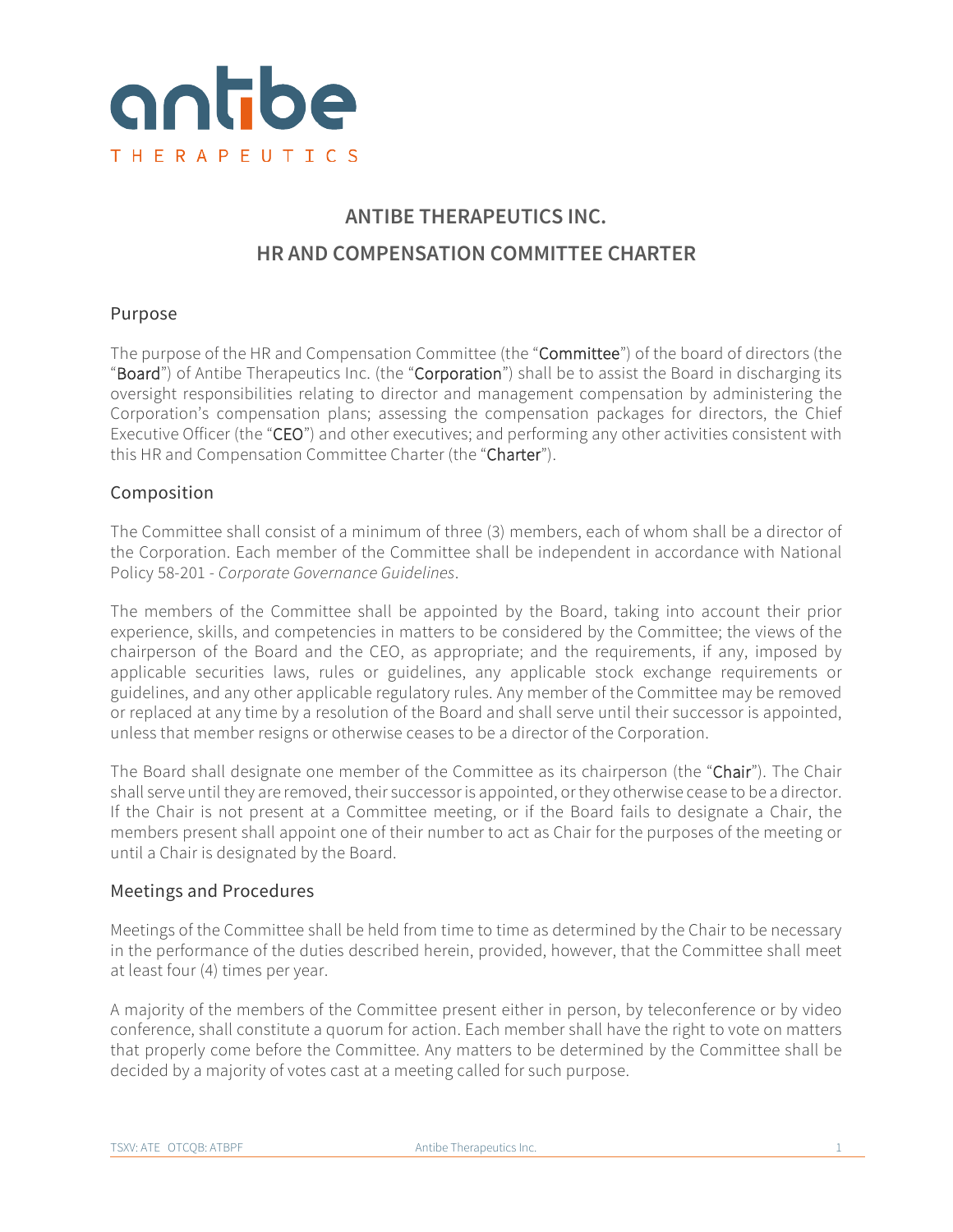

The Committee shall have access to any information, documentation and/or records that it deems necessary in order to discharge its responsibilities under this Charter. In addition, the Committee may invite any directors, officers and employees of the Corporation or any other person to attend any meeting of the Committee to assist in the discussion and examination of the matters under consideration.

# Outside Advisors

The Committee shall have the authority to retain and oversee outside counsel and any other advisors as the Committee may deem appropriate in its discretion. The Committee shall have the authority to approve the fees and the terms of engagement for any such advisors without having to obtain the approval of the Board. Individual members of the Committee shall not be authorized to retain outside counsel or any other advisors at the expense of the corporation without the prior consent of the Committee.

## Duties and Responsibilities

The Committee shall have the power and authority to perform the following duties and fulfill the following responsibilities, as well as such other duties as are required by applicable law or rule or as may be delegated by the Board:

#### *Compensation Framework*

- (a) Annually review the compensation framework of the Corporation to ensure that it is competitive, provides appropriate motivation for performance, and aligns with the Corporation's current business strategies, and make recommendations to the Board regarding the adoption, amendment or discontinuation of applicable practices and guidelines;
- (b) Oversee the administration of the Corporation's compensation plans, including any incentivecompensation plans and equity-based plans, and make recommendations to the Board regarding the adoption, amendment or termination of the Corporation's compensation plans;
- (c) Approve the awards granted to participants under incentive-compensation plans and equitybased plans, and the performance or operating goals underlying performance-based compensation;
- (d) Annually review the potential risks associated with the Corporation's compensation practices, and make recommendations to the Board regarding the appropriateness of implementing a formal risk management policy;

#### *Executive Compensation*

(e) Annually review the corporate goals and objectives relevant to the CEO's compensation package and make a proposal to the Board regarding the CEO's annual compensation, including base salary, bonus, incentive and equity compensation, perquisites, and other benefits. The CEO shall not be present during the deliberations or the voting on his or her compensation by the Committee or the Board;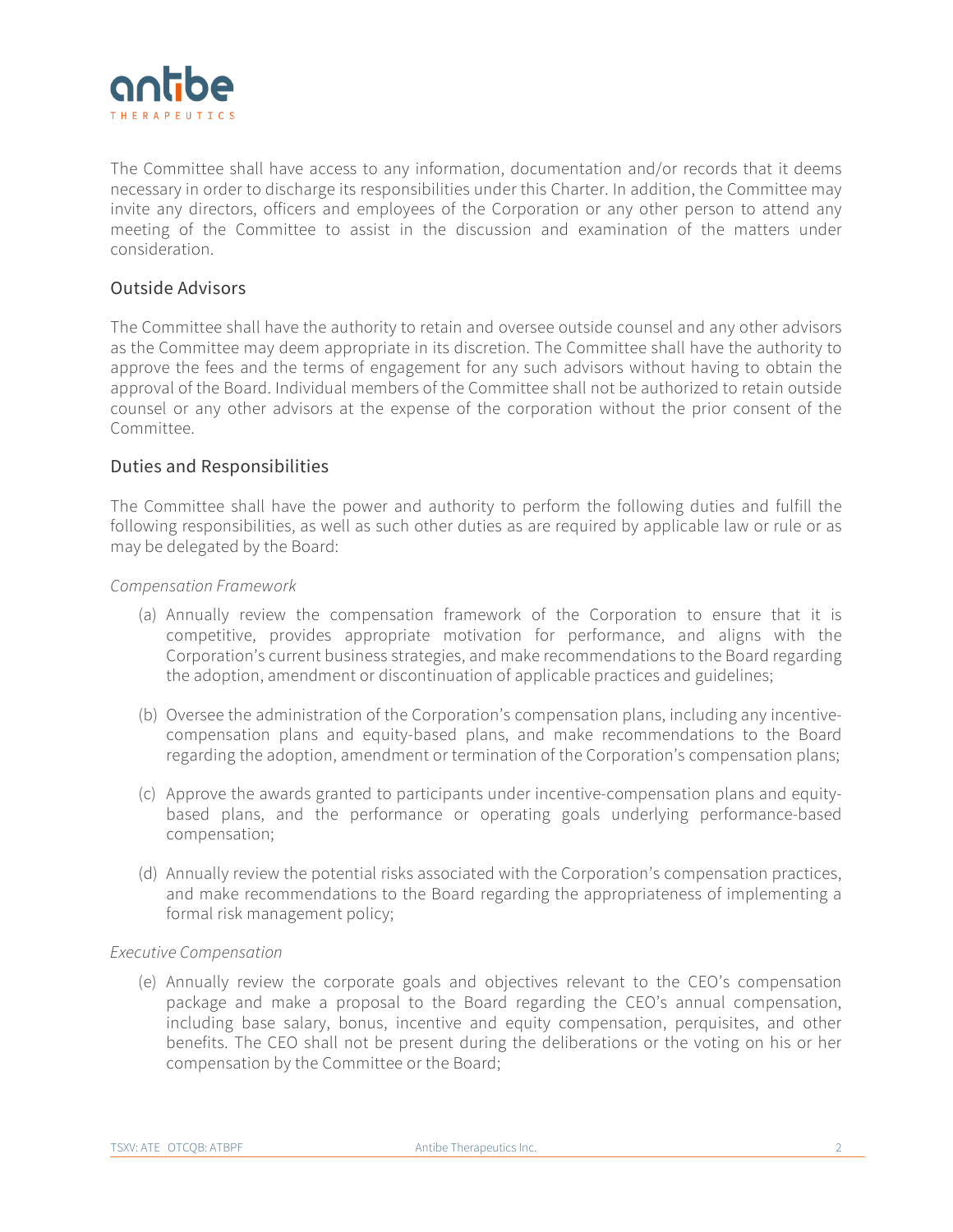

- (f) Annually review, in consultation with the CEO, each executive's compensation package to ensure that it adequately reflects the responsibilities and risks of the applicable position, and make proposals to the Board regarding each executive's annual compensation, including base salaries, consulting fees, bonuses, incentive and equity compensation, perquisites, and other benefits;
- (g) Make a proposal to the Board regarding the compensation terms to be included in new executive employment contracts, consulting contracts or other arrangements, including any retiring allowance arrangements or similar arrangements to take effect in the event of a termination of employment;

## *Director Compensation*

(h) Annually review the compensation package for members of the Board to ensure that it adequately reflects the responsibilities and risks of such positions, and make a proposal to the Board regarding members' annual remuneration;

## *Compensation Disclosure*

(i) Review and make recommendations to the Board regarding any public disclosure of information relating to the Corporation's compensation plans, including the report on executive and director compensation to be included in the Corporation's annual management information circular; and

#### *Other Initiatives*

(j) Undertake, on behalf of the Board, such other initiatives as may be necessary or desirable to assist the Board in discharging its responsibility to ensure that appropriate compensation plans are in place and operating effectively.

# Subcommittees

The Committee may form and delegate authority to one or more members or subcommittees when deemed appropriate, provided that the actions of any such members or subcommittees must be reported to the full Committee no later than its next scheduled meeting.

## Remuneration

Members of the Committee and the Chair shall receive such remuneration for their service on the Committee as the Board may determine from time to time.

# Charter Review

The Committee shall review the adequacy of this Charter annually and recommend any proposed changes to the Board for approval.

*This Charter is intended as a component of the flexible governance framework within which the Board, assisted by its committees, directs the affairs of the Corporation. While it should be interpreted in the context of all applicable*  laws, requlations and listing requirements, as well as in the context of the Corporation's articles and by-laws, it is